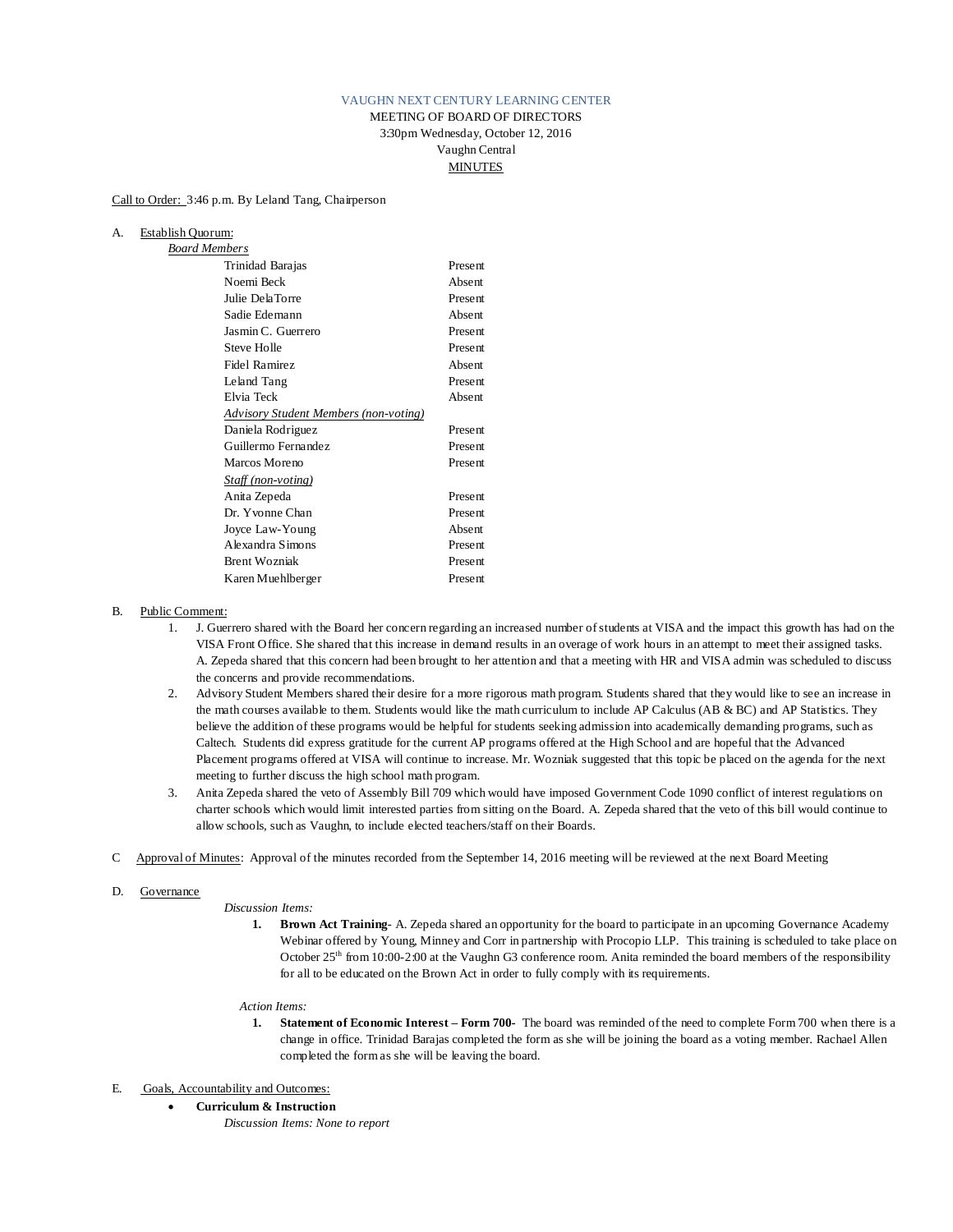#### *Action Items:*

**1. English Learner Master Plan Certification –** A. Zepeda shared with the board some of the updates made on the English Learner Master Plan. A. Zepeda shared replacement criteria for the previous CST in reclassifying students from ELs (English Learners) to RFEPS (Reclassified as Fluent English Proficient Students). NWEA results and SBAC results will replace the CST requirement. Students will need to meet or exceed SBAC standards in order to be reclassified. In addition to the change with the CST, Anita shared the suspension of the CAHSEE exam. Vaughn will follow the state expectations regarding the replacement of this assessment.

Anita also updated the board on the requirement to offer a dual immersion program should twenty or more parents request such a program.

A. Zepeda shared that special education students that are also identified as English Learners sometimes struggle with reclassification, as they are required to pass reading and writing components of the CELDT. The Master Plan indicates that an alternate plan for reclassification is available. A Language Appraisal Team is being established by our Curriculum and Instruction Committee to provide another alternative when evaluating an EL special needs student for reclassification. Once the Team and process is established it will be brought to Board for approval.

Vaughn's English Learner Advisory Committee (ELAC) is forming for the year and will be participating in providing recommendations and decisions that help ensure that the needs of EL students are continually met.

Motion to approve and adopt Vaughn's updated English Learner Master Plan made by T. Barajas, 2<sup>nd</sup> by J. Guerrero. Motion passed unanimously.

2. **Educator Effectiveness Grant** – A. Zepeda reminded the board of the Educator Effectiveness Grant funding plan presented at the February 10, 2016 meeting. 75% of the funds are to be used for professional development and the remaining 25% of the funds will be used for Beginning Teacher and Administrator support.

Motion to recertify the recommended use of Educator Effectiveness Grant funds as presented at the February 10, 2016 board meeting was made by T. Barajas, 2nd by Julie De La Torre. Motion passed unanimously.

### • **Business**

#### *Discussion Item:*

- **1. Vaughn's Investment Portfolio Update –** The board will receive an investment update from Vanguard and Vaughn's investment consultant at the November meeting. During these presentations board members will be voting on recommendations presented by Vanguard and Vaughn's investment consultant.
- **2. One-Charter Policy and Implementation Considerations –**Dr. Yvonne Chan addressed the board and reviewed the enrollment projections for the upcoming charter due May 2017. She asked the board to consider who they are serving and their commitment to the community when evaluating future enrollment projections. Dr. Chan presented maximum and minimum enrollment projections and Vaughn's intent of including this information in the upcoming charter school petition. Current enrollment does not meet the projections that had been set in the 2013-2018 charter, both maximum and minimum future projections would stay under the current enrollment projections.

The maximum enrollment projections would avoid the busing of students and forecast enrollment at 3,151 students. This assumes no growth from the current charter projection. This plan would require a cap of 280 students in kindergarten. This forecast would allow Vaughn to take care of our in-area students and allow students to begin kindergarten and end high school at Vaughn without facing the possibility of leaving when they transition to middle school and to high school. This projection anticipates no growth.

The minimum enrollment projections would lower kindergarten to a cap of 260 students. This projection would result in fewer pre-school classes and fewer students feeding into Vaughn's kindergarten classes.

This year Vaughn is experiencing a decline in enrollment in the  $2<sup>nd</sup>$  and  $3<sup>rd</sup>$  grade. This variance in enrollment is one of the advantages of having a maximum and minimum enrollment projection.

Dr. Chan informed the board that they will need to determine whether a maximum effort will be made to ensure that students graduating from 5<sup>th</sup> grade will have the opportunity to enroll in MIT. If this were the case, we would need to add additional space for an increase in number of students served. MIT staff shared their concern with an increase in students.

*Action Items: No items to report*

### • **Partnership**

#### *Action Items:*

**1. Title III LEA Plan Performance Goal 2 Revision** - The Board received information related to revisions made to Vaughn's Title III LEA Plan and the requirement of supplementing basic programs vs. supplanting when receiving federal categorical funds. Vaughn's allocated entitlement of \$75,163 in Title III funds will continue to be used to purchase supplemental materials and equipment to support our English Learner newcomers, LTELs and other LEP students in reaching language and academic proficiency goals. Equipment purchased includes Notebook PC's for Vaughn's upper elementary and secondary EL students to